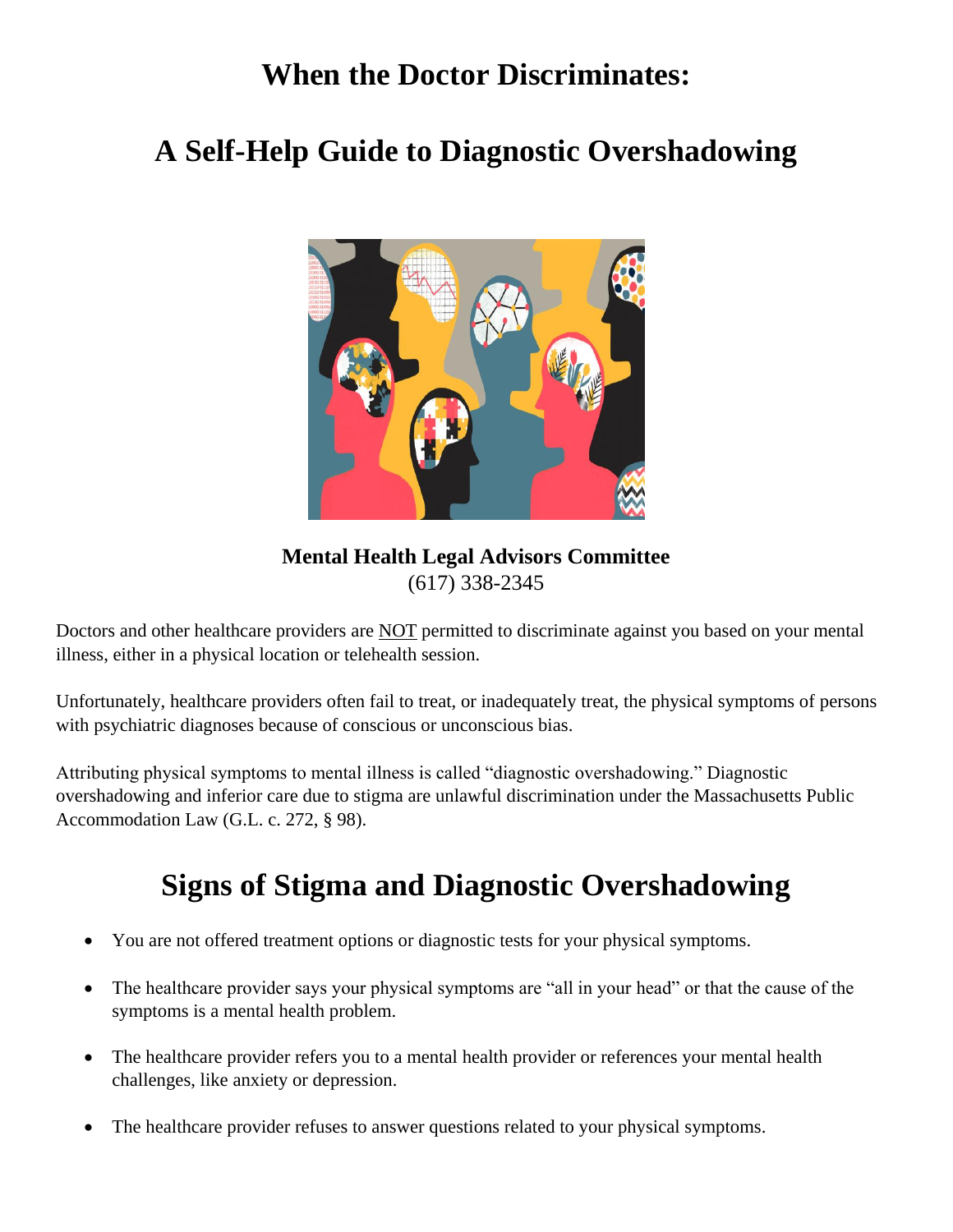# **What You Can Do**

Here are suggested actions to take if you believe you are experiencing mental health bias or diagnostic overshadowing:

- Bring a friend or family member to the appointment. Due to COVID-19, the medical facility may not allow this. If so, take notes during or immediately after the appointment about what was said and happened.
- Be as clear as possible when reporting your physical symptoms to the healthcare provider, with the date they began and what triggers them.
- Use the term "diagnostic overshadowing" when communicating with your healthcare provider.
- Ask the healthcare provider why they are refusing to offer certain tests or treatments.
- Ask the healthcare provider to document why they are denying treatment you requested in your medical records.
	- o If the provider says it will be in the Visit Summary, ask for a copy of it as you leave.
	- $\circ$  If the provider refuses to write down the denial reason, ask why, but do NOT argue.
- Request a complete copy of your medical records. Federal and state law allows providers to withhold mental health information from patients under certain circumstances. Ideally ask that the records be sent to a lawyer or other trusted healthcare provider to ensure that you receive your full records.
- If possible, seek a second opinion from a different healthcare provider who is not in the same practice as the first. If you share records from the first clinician, the second clinician may be biased by the notes.